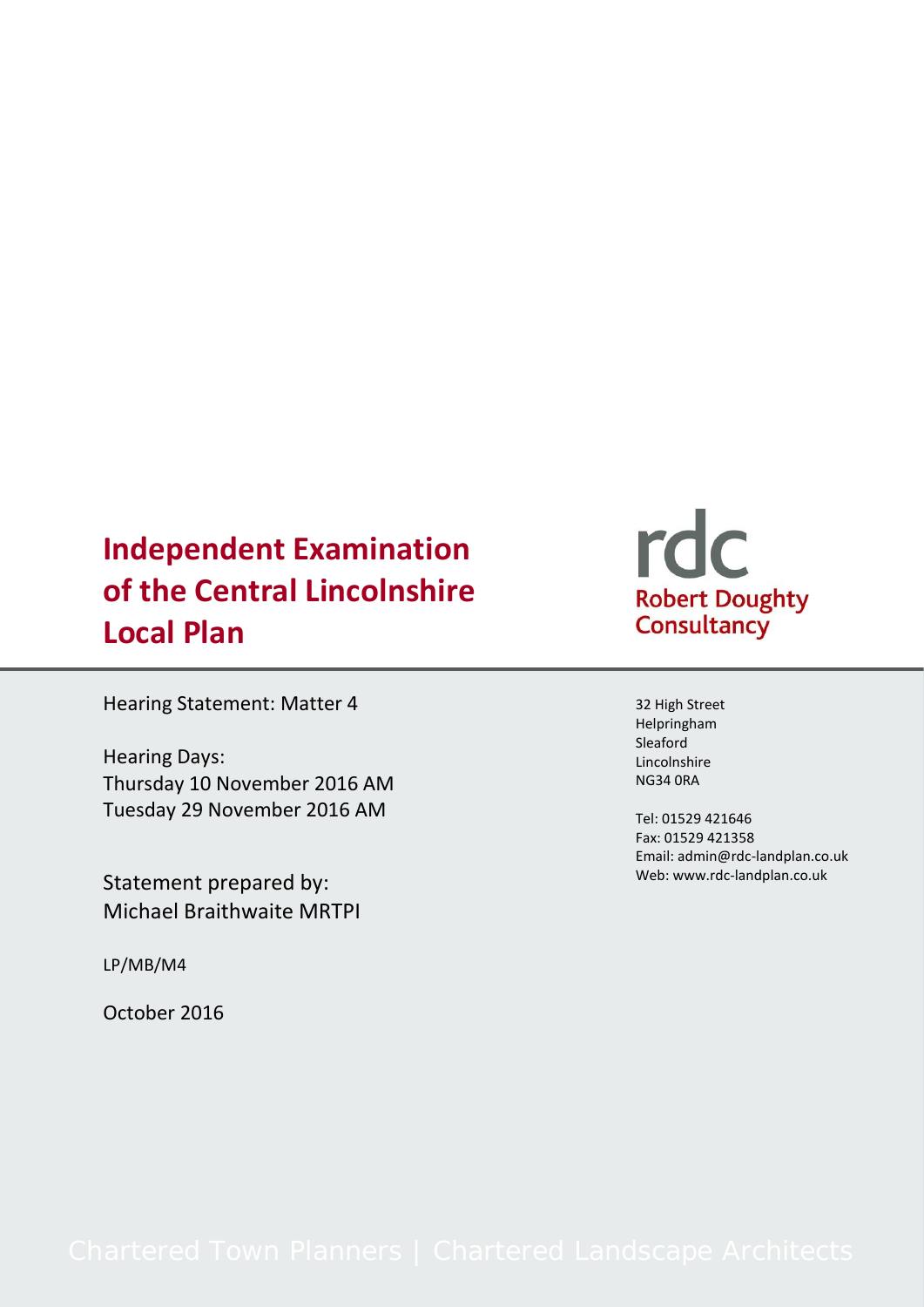

This paper sets out our comments in response to the questions to be discussed at the Local Plan Examination under Matter 4. Some of the questions appear to be directed at the Local Planning Authorities. In those cases, we have answered 'no comment', although we reserve the right to respond to the Planning Authorities' statements and those of other respondents on the day.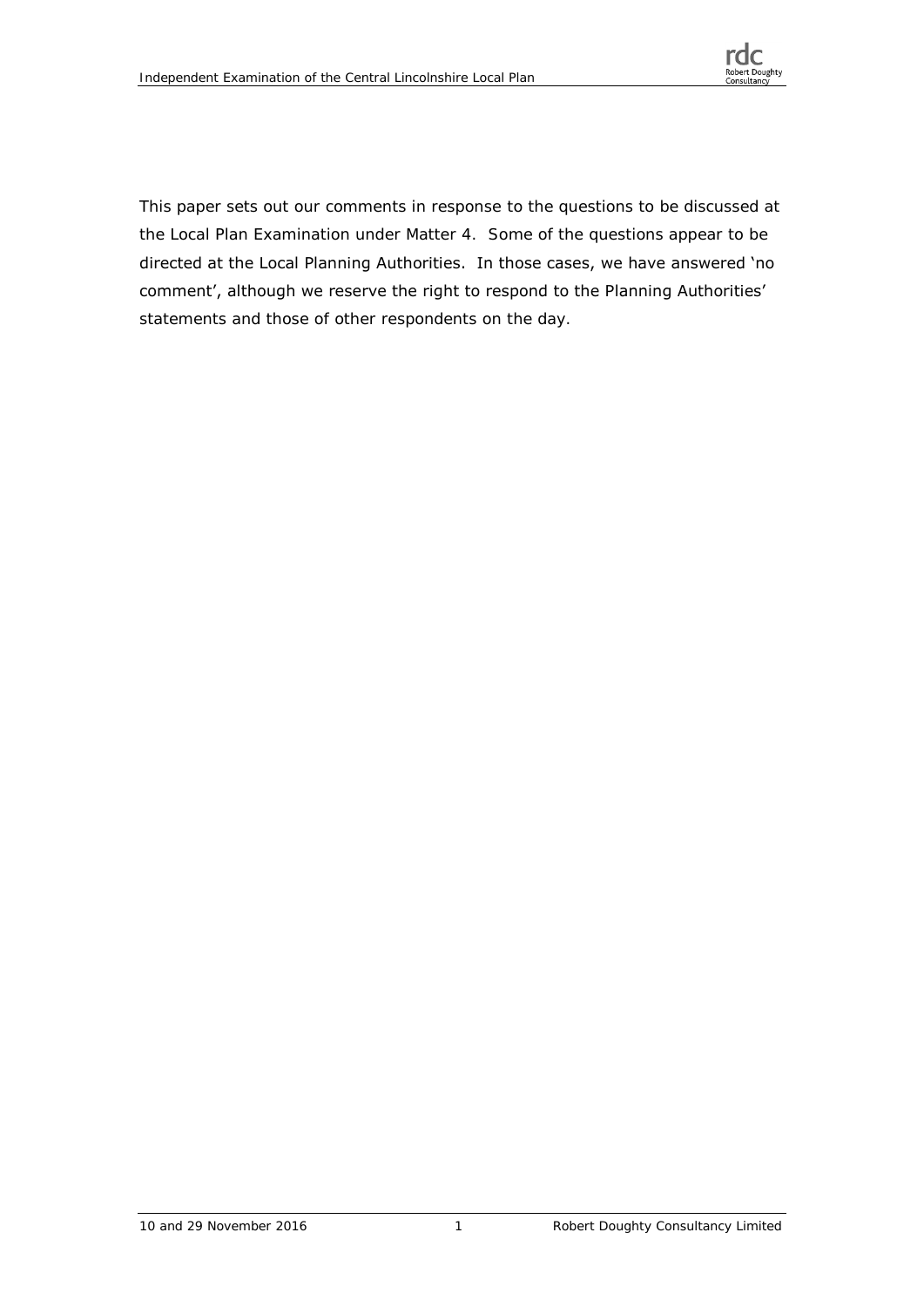# **MATTER 4 – Sustainable Urban Extensions (LP28, LP30, LP44, LP48)**

# **Issue 4a – Sustainable Urban Extensions**

19) Policy LP28 is the overarching policy for all the SUEs in the Plan. In total an indicative 14,700 new dwellings are proposed over the plan period on 8 sites as follows:

- Western Growth Corridor, Lincoln
- South East Quadrant, Lincoln
- North East Quadrant, Lincoln
- South West Quadrant, Lincoln
- Gainsborough Northern Neighbourhood
- Gainsborough Southern Neighbourhood
- Sleaford South Quadrant
- Sleaford West Quadrant.

**General Questions – Policy LP28**

**1. QUESTION 1**

What was the process for identifying the SUEs, their size, location and distribution throughout Central Lincolnshire? How were they chosen?

1.1. Sleaford Property Developments Ltd have worked closely with North Kesteven District Council and the Central Lincolnshire Local Plan Team in bringing forward the outline planning application for Sleaford South Quadrant. The site came forward through consideration of the Sleaford Masterplan exercise. The nature of Sleaford is such that there is a need for a range of key investments in infrastructure to bring forward the necessary level of growth. The constraints imposed by the railway lines and the existing infrastructure of the town mean the only options for delivering the required level of growth, together with the co-ordinated delivery of new primary and school capacity, highways improvements and upgrades to the water supply and disposal network, are dependent on large scale SUEs.

# **2. QUESTION 2**

What was the rationale behind the reliance upon SUEs rather than smaller site allocations in order to meet the OAN?

2.1. See 1.1. above for a view on the approach in Sleaford.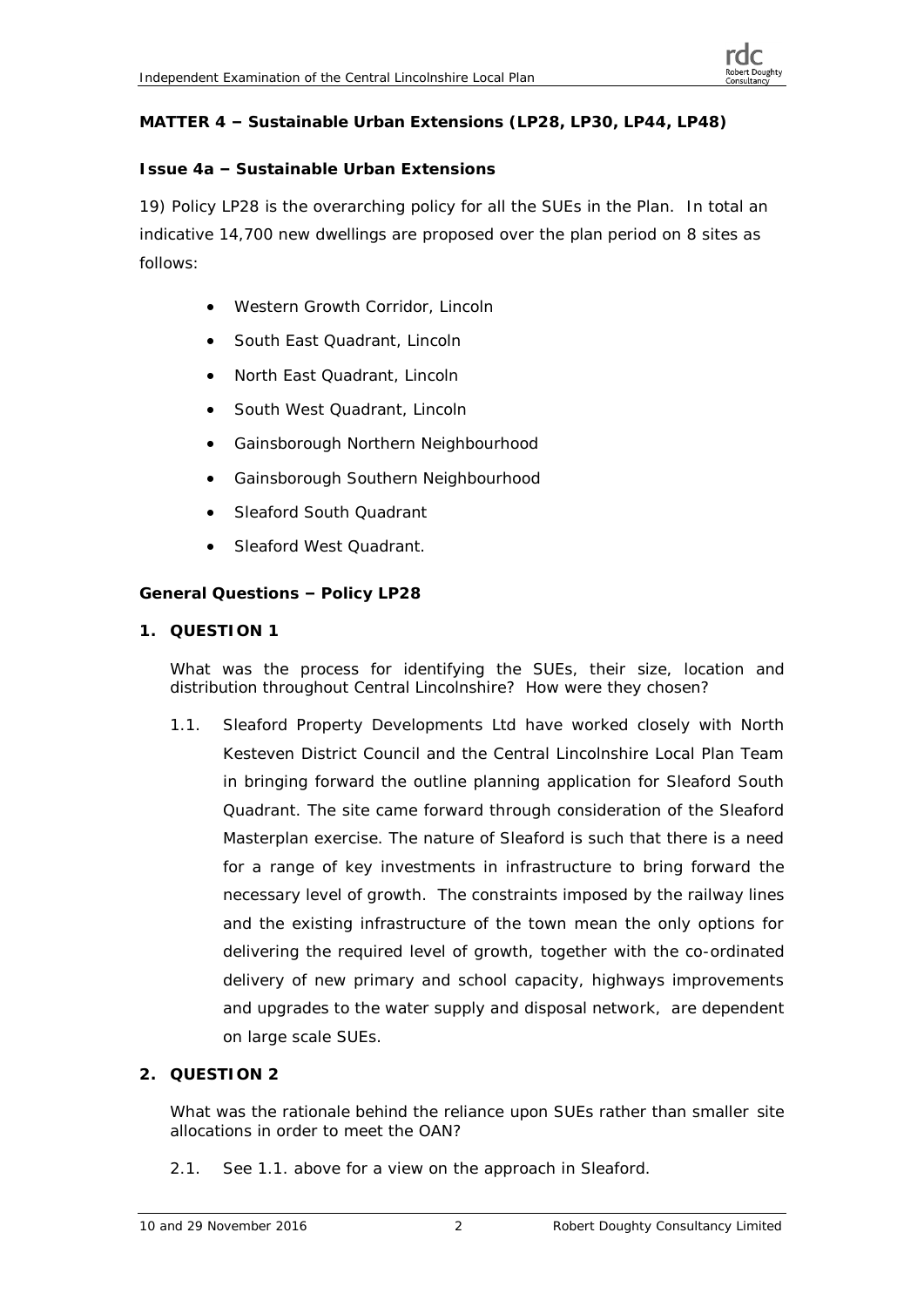Were alternative locations for growth and SUEs considered and tested as part of the Local Plan preparation? Where is this set out?

3.1. No comment.

#### **4. QUESTION 4**

How was the mix of uses and number of dwellings / amount of employment land decided? What is the reason for requiring employment land within each of the SUEs (42ha in total) given the overall employment land need is only 23ha and Policy LP5 seeks to allocate 111ha of strategic employment sites? Should the SUE policies include a greater degree of flexibility regarding employment uses?

- 4.1. No comment.
- **5. QUESTION 5**

Why does the amount of employment land vary from one SUE to another? How were the overall amounts decided?

- 5.1. No comment.
- **6. QUESTION 6**

The SUE policies require 'employment use' to be provided (e.g. Policy LP30– Lincoln Western Growth Corridor). What is meant by employment use? Does it mean land that is ready to be developed? Is the plan clear enough about what a developer is expected to provide?

- 6.1. In the case of Sleaford, 13/0498/OUT, greater confidence is given by the extant outline planning permission, which, together with the S106 agreement has clarified the expectations to be placed on the developer.
- **7. QUESTION 7**

Are the constraints of each SUE clearly set out in the Local Plan?

- 7.1. See 6.1 above. The constraints of Sleaford South have been quantified through the application process.
- **8. QUESTION 8**

Taking into account physical and planning constraints, infrastructure and land ownership, are all of the SUEs capable of being delivered in a manner envisaged by the Plan? Are they all viable?

8.1. The Sleaford South SUE is subject to an extant planning permission. A number of the pre-commencement conditions have already been resolved and detailed proposals for the first phase of development are being prepared at the current time. Sleaford South is capable of being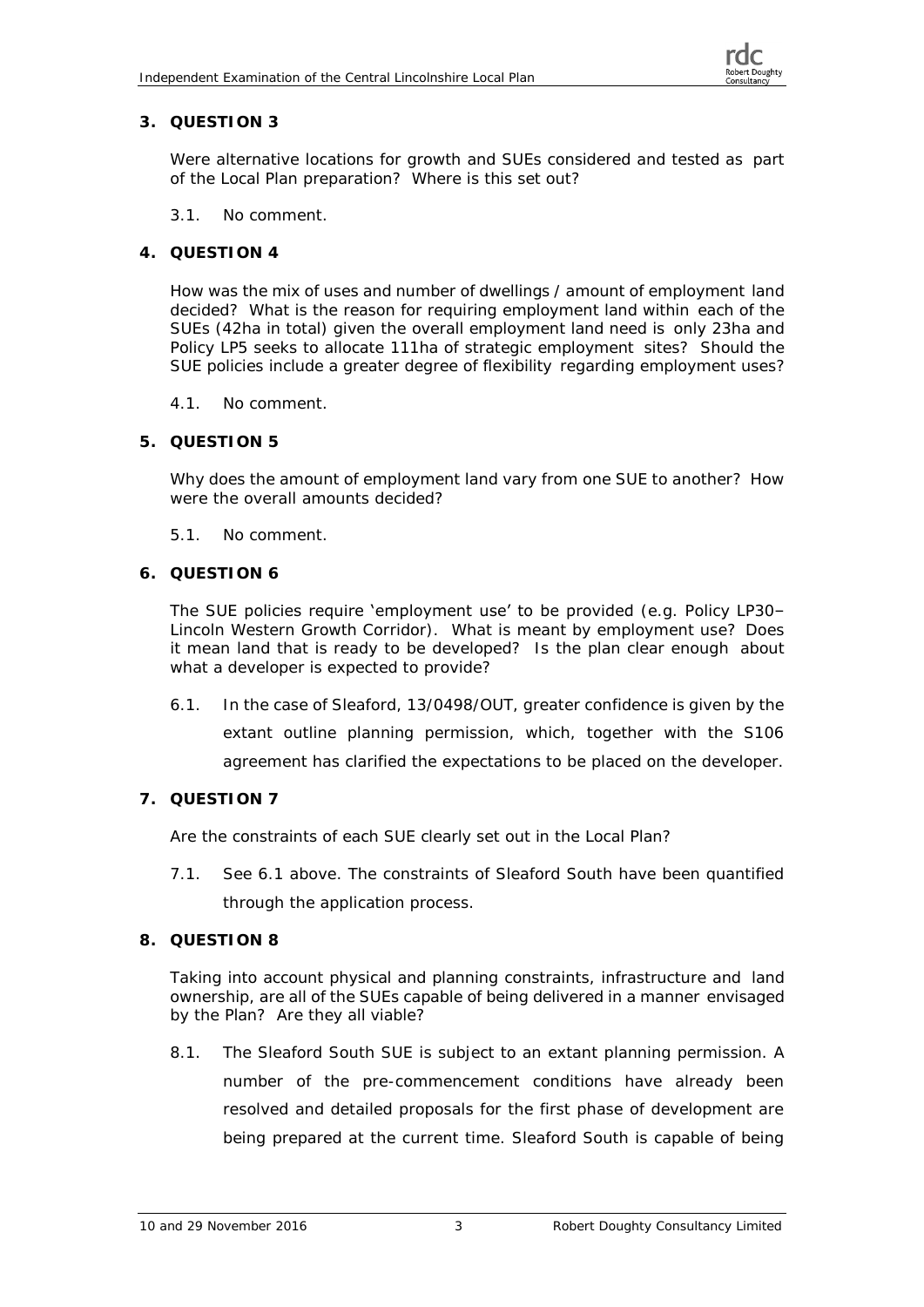delivered as envisaged by the Plan and development will begin in the near future.

**9. QUESTION 9**

What contingency arrangements are in place should one or more of the SUEs fails to come forward in the manner envisaged? Should the plan include a policy to ensure that sufficient housing land is delivered if monitoring identifies that any of the SUEs may not be deliverable/developable or would be significantly delayed? If so, what action would be appropriate and how and when would it be triggered?

- 9.1. No comment.
- **10. QUESTION 10**

Why does Policy LP28a require proposals to demonstrate availability and deliverability – is that not a prerequisite for allocation?

10.1. No comment.

# **11. QUESTION 11**

Are the infrastructure requirements of each SUE clearly set out in the Local Plan? Is it clear what developers are expected to provide to overcome constraints and to provide infrastructure?

11.1. The requirements for Sleaford South SUE have been quantified through the outline planning application process. The detailed requirements are set out in the decision notice 13/0498/OUT and the associated S106 agreement.

# **12. QUESTION 12**

How will the necessary infrastructure be provided on each SUE, such as schools and healthcare provision? How does this relate to the phasing of development? Should this be set out in the Plan?

12.1. The mechanisms for the delivery of infrastructure, such as schools and healthcare provision, is subject to change outside the planning system. Identifying the scale of need is the most appropriate step at this time. Being more specific at this stage may undermine delivery of the site and associated infrastructure over time. For instance, the NHS is reviewing its approach to providing care. Instead of relying on GP surgeries, different aspects of care such as mental health, may be provided at new "hub" sites serving a larger geographic area, which may free up other parts of the overall estate for other uses. Being unduly prescriptive may jeopardise future healthcare delivery models.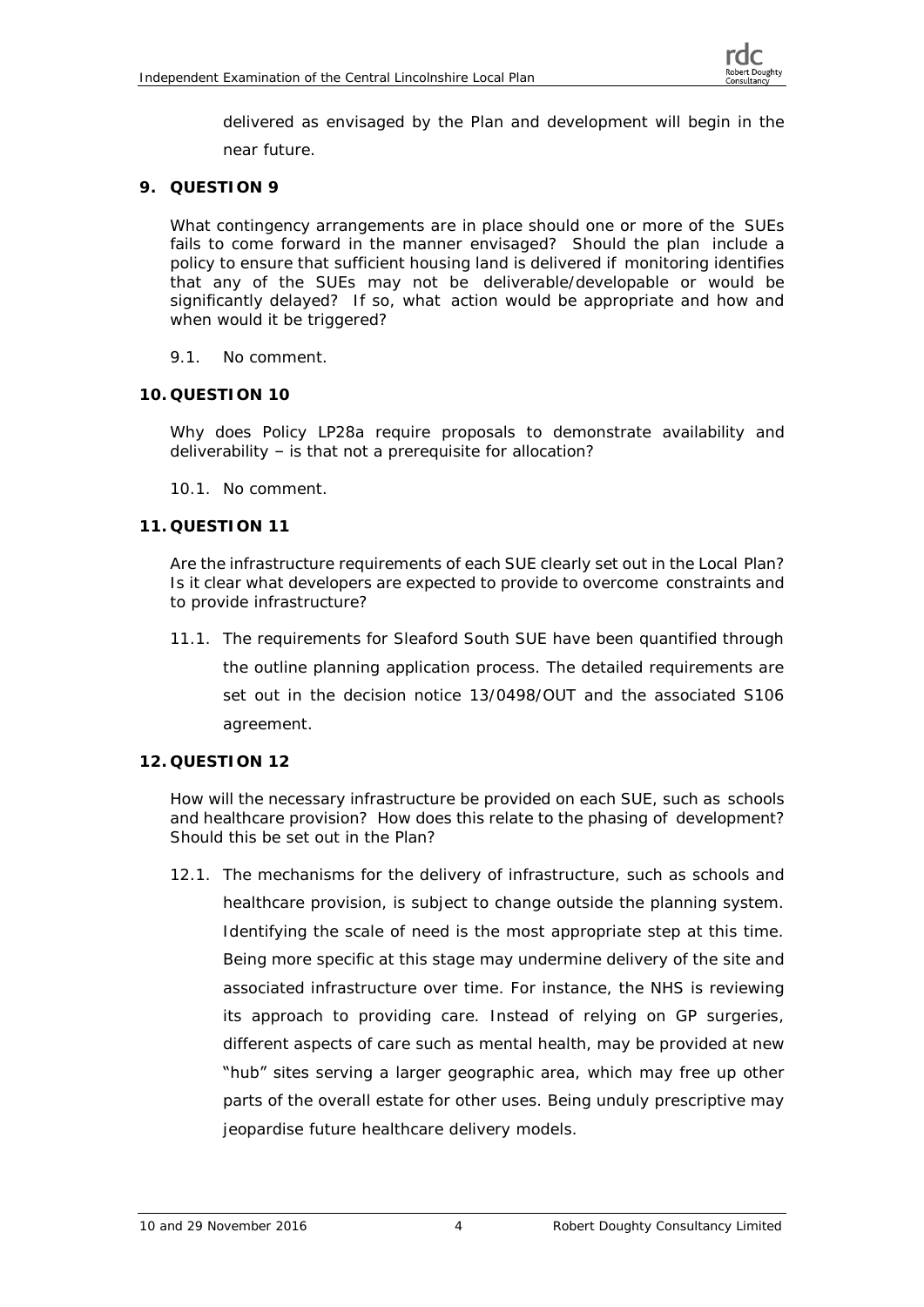Is it clear what developers will be expected to provide in terms of schools and healthcare provision - for example Policy LP30 (Lincoln Western Growth Corridor) requires a new primary school on site. Is it clear what the developer is being required to provide in terms of a site and buildings? On the other hand, the Sleaford South Quadrant (Policy LP44) refers to buildings and their specific sizes. Is the different approach justified?

13.1. The different approach is justified as this analysis is based on a recent

planning permission. It would be appropriate for the policy wording to move away from specific building requirements, further to the comments in paragraph 12.1 above.

# **14. QUESTION 14**

What is the rationale for the overall approach to incorporating gypsy and traveller sites on SUEs under Policy LP28? Is this justified? How will these sites be delivered?

- 14.1. No comment.
- **15. QUESTION 15**

Should Policy LP28 refer to other services and facilities typically required by residents on a day-to-day basis, rather than just 'retail'? Will this be effective in achieving a balanced and mixed community and the aims and objectives of the policy? Is it clear what developers are being required to provide?

15.1. From the point of view of the Sleaford South SUE a range of other facilities is being provided in the form of education and healthcare facilities, pub, open space and sports fields, which extends beyond "retail". LP24 should highlight the wider range of service requirements that may in principle be required, although the specific requirements for each site will be dependent on local circumstances and should be clarified in the individual policies

# **16. QUESTION 16**

Will it be clear to developers how much open space, recreation, leisure and community facilities will be required, and/or what is expected of new district, local and neighbourhood centres?

16.1. No comment.

# **17. QUESTION 17**

Is the use of a **'broad** concept **plan' specific** enough, or should Policy LP28 refer to the need for phased masterplans? Should the policy require that the masterplanning exercise identifies at what stage the relevant employment uses, transport connections, community facilities, retail, leisure, open spaces, education and recreational uses etc. should be provided? Will the policy be effective in this regard?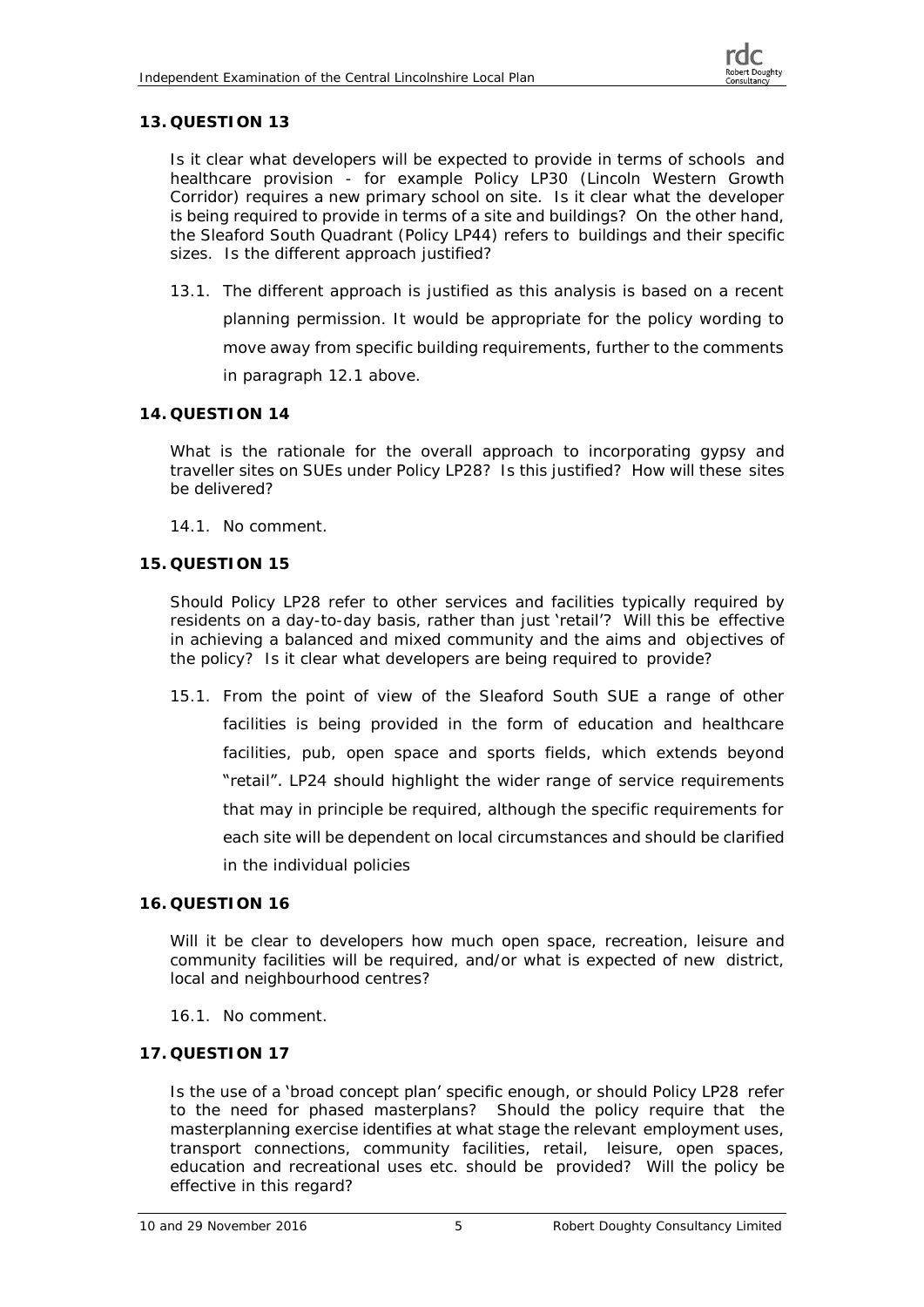# 17.1. No comment.

#### **18. QUESTION 18**

Have the transport effects of each SUE been adequately assessed? Can they be developed without significant adverse effects? Is any mitigation required, and if so, is this made clear in the plan?

18.1. The transport effects of the Sleaford South SUE have been assessed through the application process, which was, in turn, informed by the Sleaford Masterplan and the Sleaford Transport Strategy. Mitigation has been specified in the plan based on this decision and analysis

#### **19. QUESTION 19**

Are any of the SUEs in Flood Zones 2 or 3? Are the allocations consistent with paragraph 100 of the Framework which states that Local Plans should apply a sequential, risk-based approach to the location of development to avoid where possible flood risk to people and property and manage any residual risk, taking account of the impacts of climate change? Where is this set out?

19.1. Sleaford South is outside Flood Zones 2 and 3 and the outline application

included an appropriate drainage strategy. The Environment Agency did not object to the grant of planning permission.

**Issue 4b – Western Growth Corridor – Policies LP30 and LP48**

# **20. QUESTION 20**

The August 2016 Evidence Topic Paper summary table describes the detailed viability assessment as 'Ongoing 2016'. What does this refer to? When will it be complete? Why is it necessary when paragraph 4.4 of the Topic Paper confirms that the *"…site is viable and deliverable…"*.

20.1. No comment

# **21. QUESTION 21**

The Committee's response to the Inspectors' Initial Questions states that applications have been, and will be, submitted for European, National, Regional and Local Funds to assist in enabling the earlier provision of housing and commercial development. What is the current position with regard to this funding? What implications do the possible outcomes have on the delivery of the SUE (for example in the event that no funding is forthcoming)?

- 21.1. No comment.
- **22. QUESTION 22**

Is the site deliverable and developable in the plan period?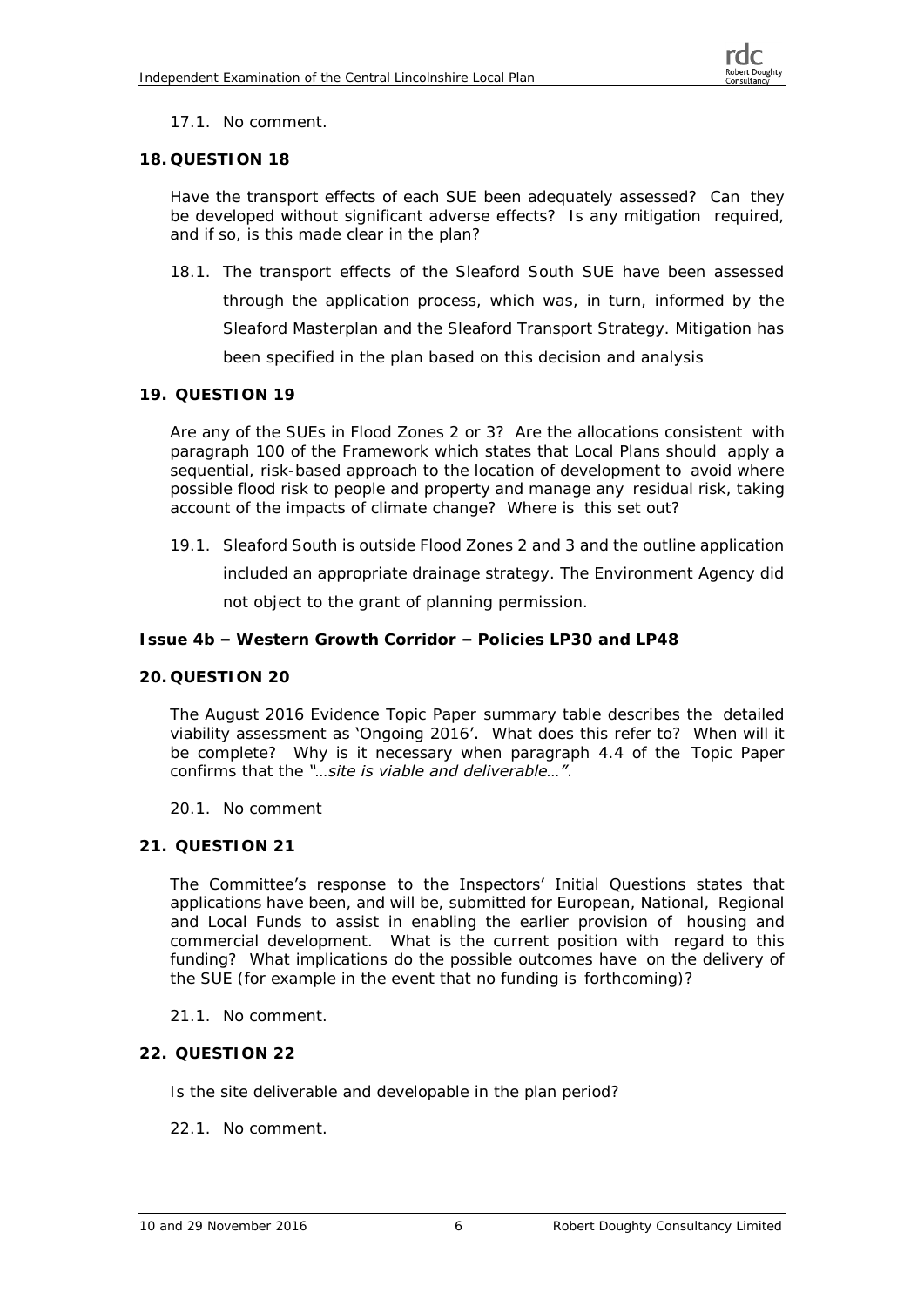The August 2016 Evidence Topic Paper refers to a phased development, with the infrastructure relating to community facilities and services, health, education and Gypsy and Traveller accommodation in the later phases. Should this approach be set out in the plan to provide sufficient certainty to developers and local communities?

23.1. No comment.

# **24. QUESTION 24**

Representations from Highways England identify concern that the level of growth proposed across the Lincoln SUEs *"…could place significant pressure on the A46 trunk road, particularly at the A46 Hykeham Roundabout"*. Have the effects of the SUE on the A46 been considered in light of Highway England's representations to the Local Plan? How will the effects of development be mitigated in this regard?

24.1. No comment.

# **25. QUESTION 25**

Has an assessment been carried out to determine whether or not heat recovery from the North Hykeham Energy from Waste plant is feasible? Is the policy effective as currently worded?

25.1. No comment.

**26. QUESTION 26**

Are 'comprehensive solutions' available to reclaim and remediate the former tip? How does this affect viability?

26.1. No comment.

**27. QUESTION 27**

Is the park and ride area justified? Will it be clear to developers what they are required to provide and when? For example, how large should the park and ride be?

27.1. No comment.

#### **Issue 4c – South East Quadrant – Policies LP30 and LP48**

#### **28. QUESTION 28**

What is the current progress and timescale for completion of the Lincoln Eastern Bypass? Is there an upper limit on the number of dwellings that can be completed until the bypass is completed?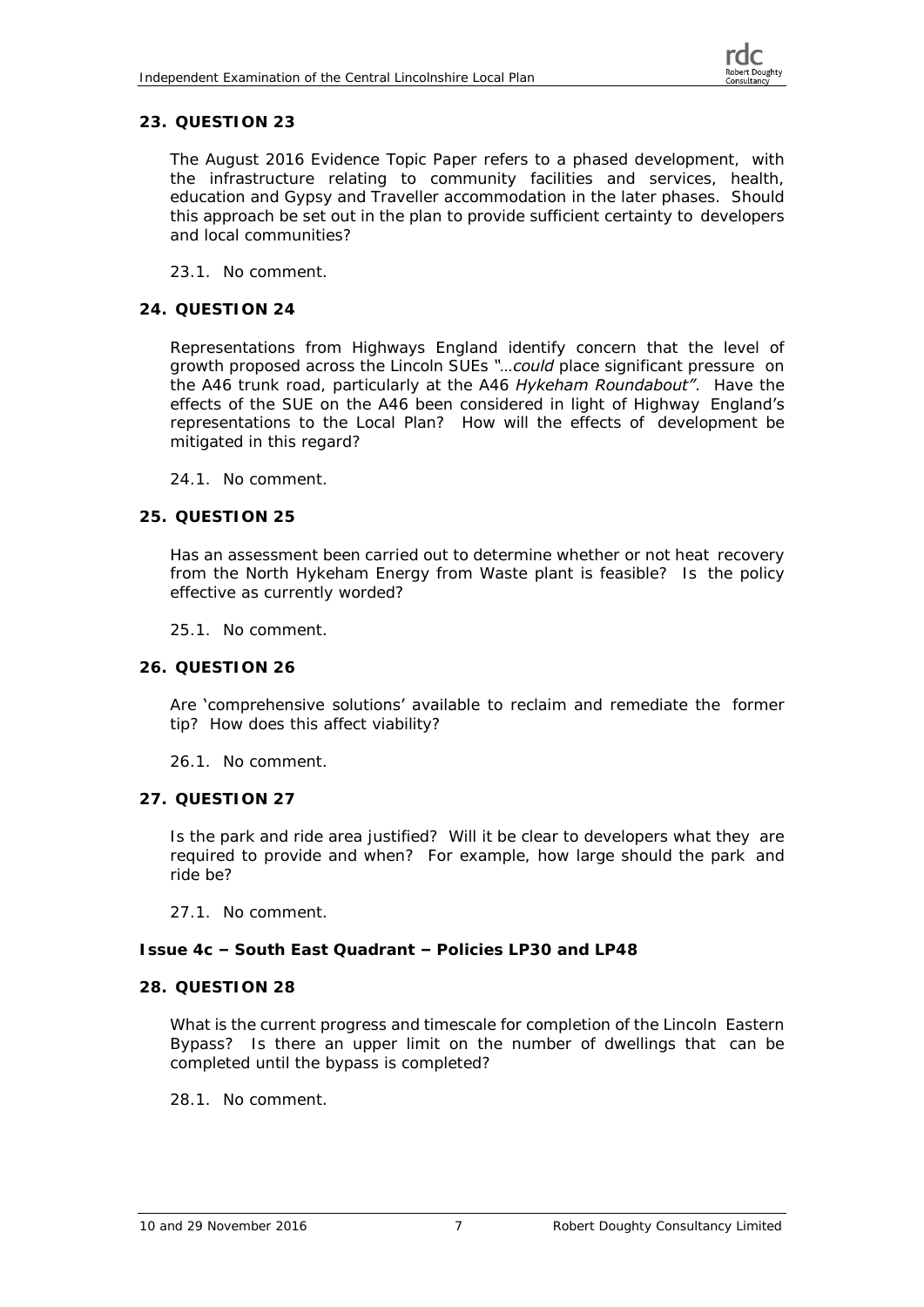What is the justification for Policy LP30 specifying that the Local Centre has to be 'small'? How would this be assessed as part of a development proposal? Is the Policy effective in this regard?

- 29.1. No comment.
- **30. QUESTION 30**

Why are the costs associated with access, heritage, environmental considerations, design criteria, utilities and community facilities 'TBC' in the August 2016 Topic Paper<sup>7</sup>? On this basis what evidence is there to indicate the SUE is viable?

- 30.1. No comment.
- **31. QUESTION 31**

The August 2016 Topic Paper also states that the costs to open the site up are assumed' - what evidence are these assumptions based on? It is reliable and iustified?

31.1. No comment.

**Issue 4d – North East Quadrant – Policies LP30 and LP48**

#### **32. QUESTION 32**

What is the current status regarding the outline planning application submitted on the site? Has this now been granted planning permission following completion of the Section 106 Agreement? If so, when are reserved matters submissions expected?

32.1. No comment.

**33. QUESTION 33**

How does the outline planning application relate to the remainder of the SUE and its delivery? (i.e. the relationship between the land in West Lindsey and Lincoln City) Will this have an effect on the overall delivery and masterplanning of the SUE?

#### 33.1. No comment

# **34. QUESTION 34**

Paragraph 4.3 of the August 2016 Topic Paper states that the affordable housing provision will be 10% for Phase 1 with a 'target' for 20% on later phases. Does this need to be reflected in the Local Plan if the 20% listed under Policy LP11 is not achievable? Why is a lower percentage justified?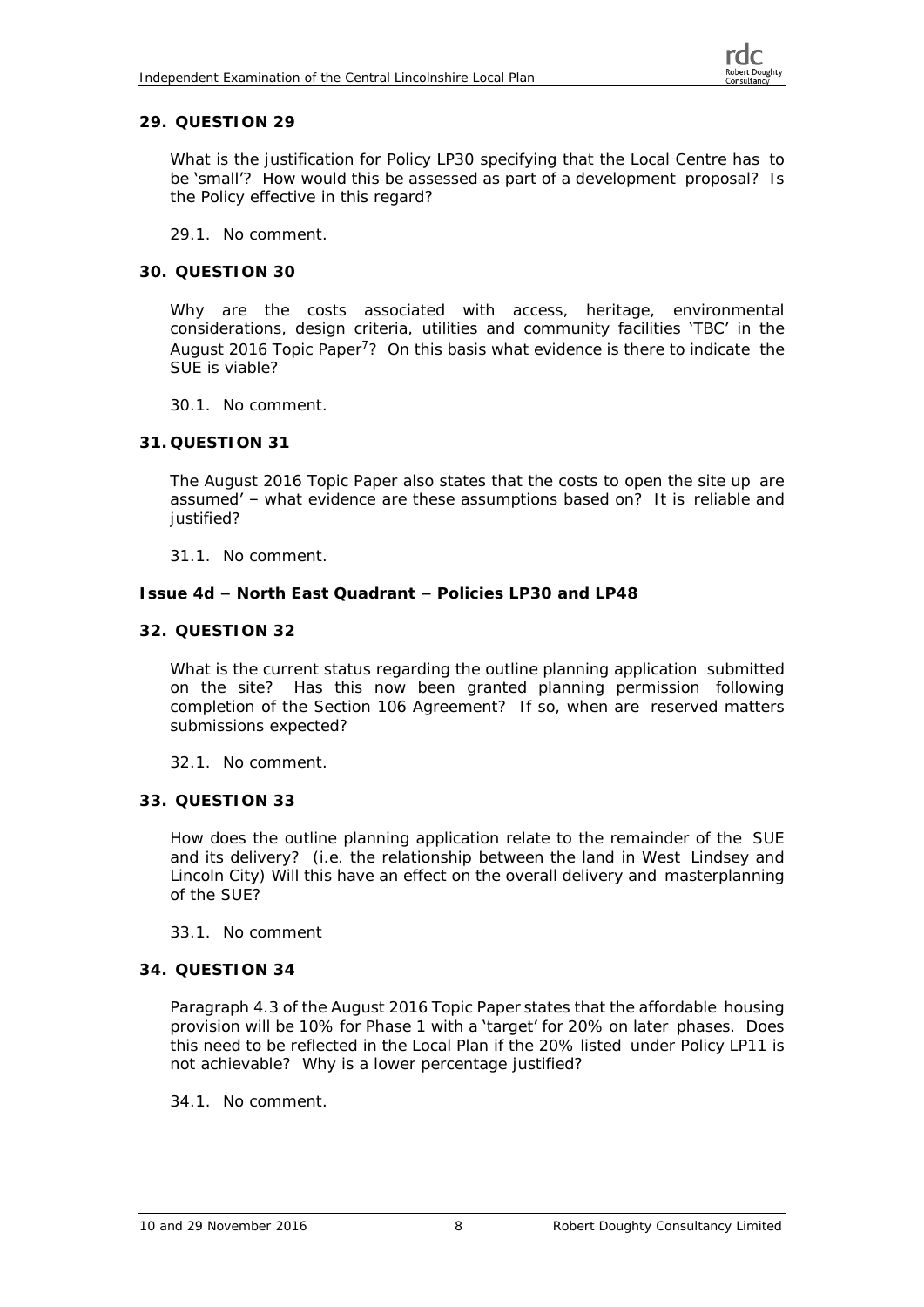#### **Issue 4e – South West Quadrant – Policies LP30 and LP478**

#### **35. QUESTION 35**

What is the current status concerning the first part of Phase 1 of the Southern Bypass? How is this going to be funded/delivered? How does it affect the viability and deliverability of the site?

35.1. No comment.

#### **36. QUESTION 36**

Unlike the other Lincoln SUEs (which refer to specific types of schools) Policy LP30 states only that 'appropriate' levels of education provision will be provided on site with scale 'to be determined'. Is this precise enough? What is expected of developers in this regard? Does it give the community sufficient certainty regarding what will be delivered?

36.1. No comment.

#### **37. QUESTION 37**

Policy LP30 requires a detailed odour assessment 'to demonstrate no adverse impact on future residents'. Has consideration been given to the proximity of the South Hykeham Water Recycling Centre? What happens if an odour assessment finds adverse impacts? Could they be satisfactorily mitigated without compromising the delivery of the planned development? To be effective does Policy LP30 need to refer to any necessary mitigation through the design, layout and masterplanning process? What about non-residential occupiers?